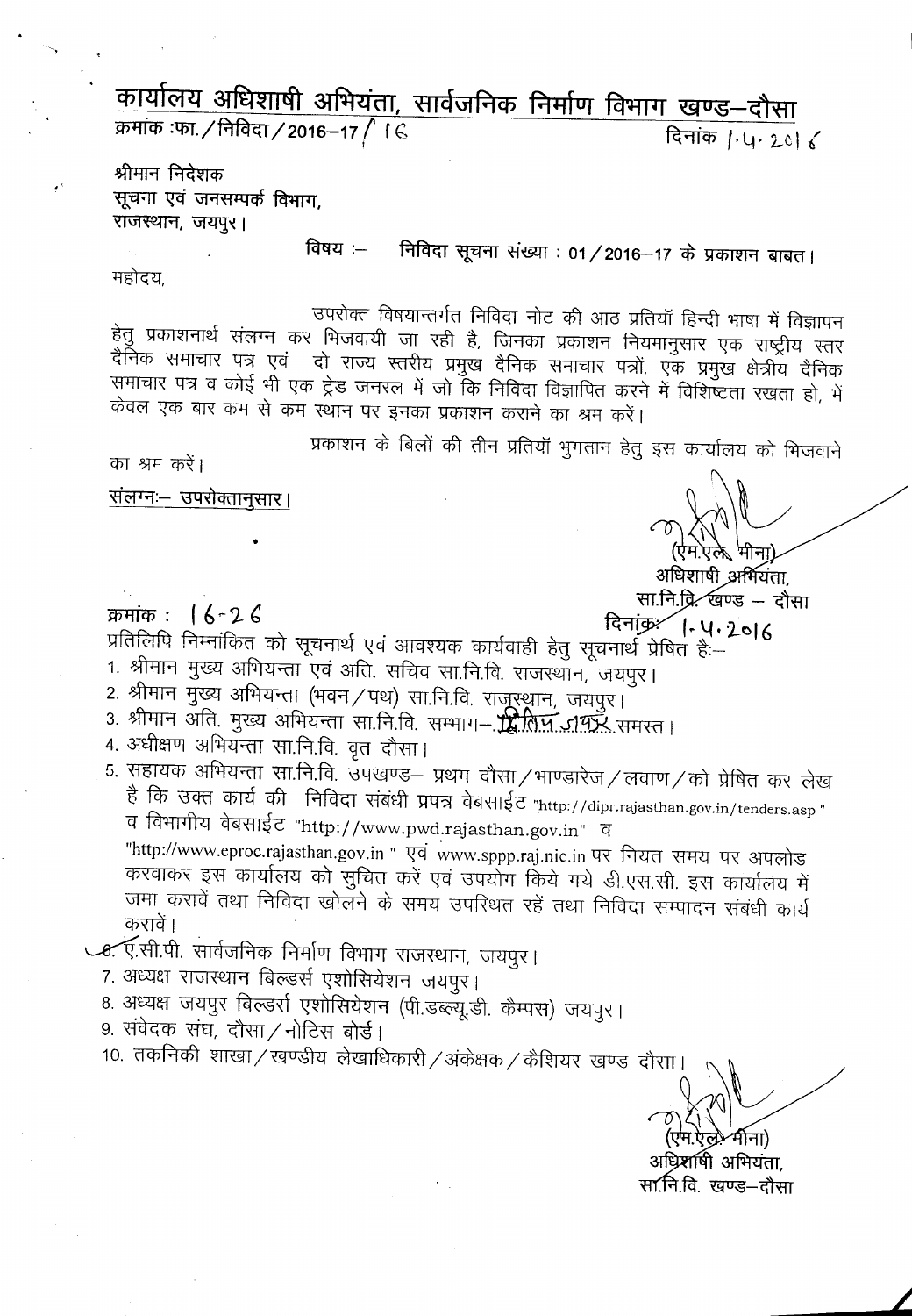(समाचार पत्रों में प्रकाशन बाबत)

<u>कीर्यालय अधिशाषी अभियंता, सा</u>र्वजनिक निर्माण विभाग खणूड—दौस्म m :Q)f·/~/2016-17 / *<sup>f</sup>* <sup>b</sup> - l-C ~'ijCfj *<sup>I</sup>* /'1/2-a' {

## <u>निविदा सूचना संख्या 01 / 2016-17</u>

राजस्थान के राज्यपाल महोदय की ओर से निम्नलिखित कार्यो के लिये उपयुक्त श्रेणी में सार्वजनिक निर्माण विभाग राजस्थान में पंजीकृत संवेदकों एवं राज्य सरकार ⁄ केन्द्र सरकार के अधिकृत c '{i~ld;:h/~'i{)<:f c>l)cp ~ ~/~ ~ ~ xt-crR ~/~ ~\<:fIR +f qlJj"lCf)fI .<br>संवेदकों, जो कि राजस्थान सरकार के एए, ए, बी, सी एवं डी श्रेणी के संवेदकों के समकक्ष हो से <u>निर्धारित प्रपत्र में ई</u>— टेन्डरिंग प्रकिया द्वारा ऑन लाईन निविदाये आमंत्रित की जाती है।

| निविदा का कार्य             | भवन एवं सडक निर्माण कार्य।                           |  |  |  |
|-----------------------------|------------------------------------------------------|--|--|--|
| निविदा की कुल लागत          | रू. 52.35 लाख (05 कार्य)                             |  |  |  |
| निविदा शुल्क एवं धरोहर राशि | नियमानुसार                                           |  |  |  |
| निविदा आवेदन /डाउनलोड       | दिनांक 27 अप्रेल 2016, 9:30 बजे से दिनांक 12 मई      |  |  |  |
| करने की तारीख               | 2016, 11:00 बजे तक                                   |  |  |  |
| ऑनलाईन निविदा जमा कराने की  | दिनांक 27 अप्रेल 2016, 9:30 बजे से दिनांक 12 मई      |  |  |  |
| तारीख                       | 2016, 11:00 बजे तक                                   |  |  |  |
| निविदा शुल्क एवं धरोहर राशि | संबंधित कार्यालय में दिनांक 13 मई 2016, 11:00 बजे से |  |  |  |
| जमा कराने की तारीख          | दिनांक 16 मई 2016, 11:00 बजे तक तथा एक अपर एवं       |  |  |  |
|                             | एक लोअर कार्यालय में दिनांक 13 मई 2016, 11:00 बजे    |  |  |  |
|                             | से दोपहर 1.00 बजे तक।                                |  |  |  |
| निविदा खेलिने की तारीख      | 18 मई 2016, को 15:00 बजे                             |  |  |  |

निविदा से संबंधित विवरण वेबसाईट "http://dipr.rajasthan.gov.in/tenders.asp"

व विभागीय वेबसाईट "http://www.pwd.rajasthan.gov.in" व

"http://www.eproc.rajasthan.gov.in" एवं www.sppp.raj.nic.in पर देखा जा सकता है।

अधिशाल्ली अभियंता,

सा:सि.वि. खण्ड—दौसा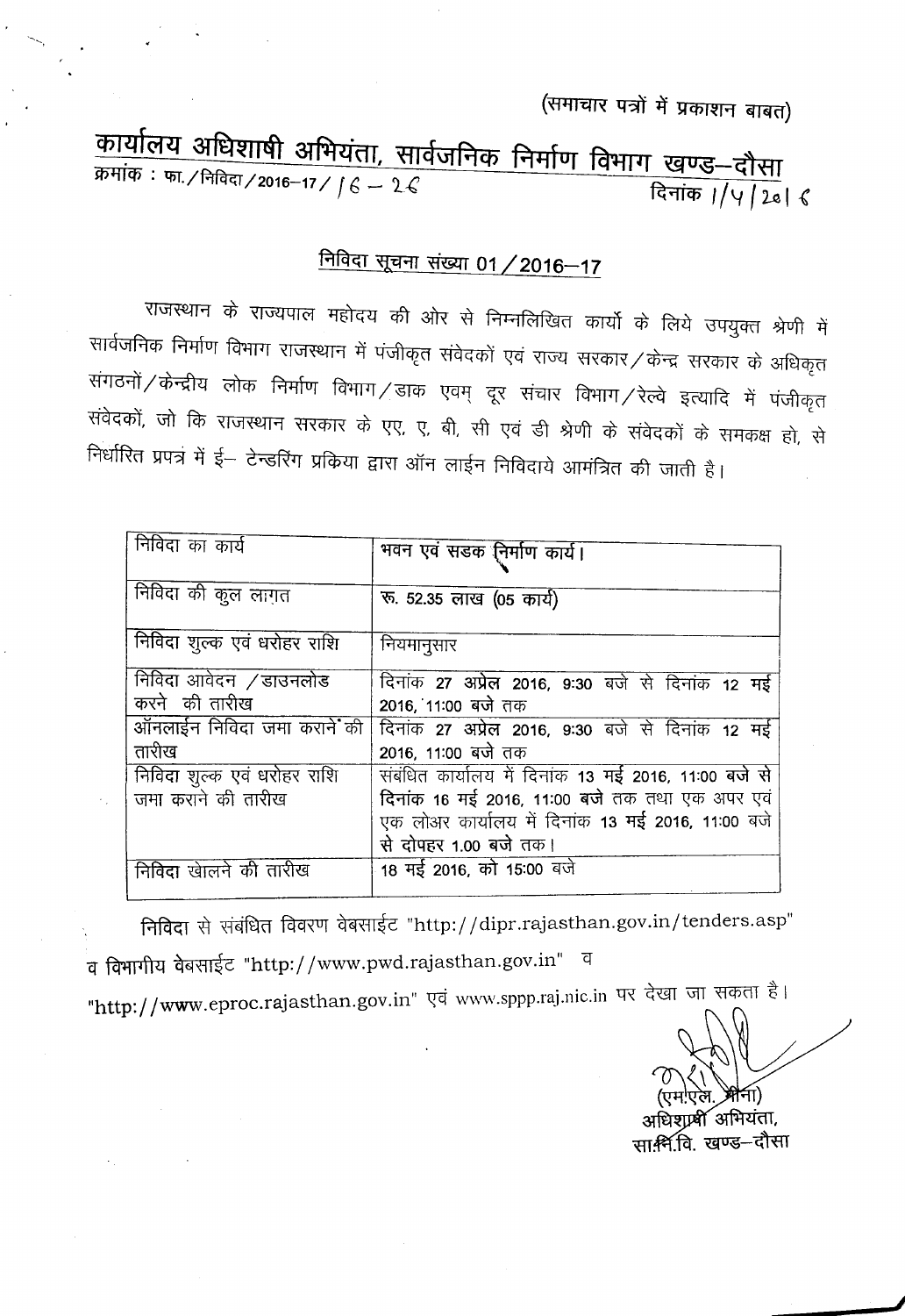## (वेबसाईट पर अपलोड करने बाबत) कार्यालय अधिशाषी अभियंता, सार्वजनिक निर्माण विभाग खण्ड-दौसा क्रमांकः फा/निविदा/2016-17 | |  $6 - 26$ दिनांकः ।/५/2*e*/ $\epsilon$

## (निविदा सूचना संख्या 01 / 2016-17)

राजस्थान के राज्यपाल महोदय की ओर से निम्नलिखित कार्यों के लिये उपयुक्त श्रेणी में सार्वजनिक निर्माण विभाग राजस्थान में पंजीकृत संवेदकों एवं राज्य सरकार / केन्द्र सरकार के अधिकृत संगठनों / केन्द्रीय लोक निर्माण विभाग / डाक एवम् दूर संचार विभाग / रेल्वे इत्यादि में पंजीकृत संवेदकों, जो कि राजस्थान सरकार के "**एए, ए, बी, सी एवं डी**" श्रेणी के संवेदकों के समकक्ष हो, से निर्धारित प्रपत्र में ई– टेन्डरिंग प्रकिया द्वारा ऑन लाईन निविदाये आमंत्रित की जाती है।

| क्र            | जिला | कार्य का नाम                                 | अनुमानित   | कार्य पूर्ण | निविदा प्रपत्र विक्रय / प्राप्ति |
|----------------|------|----------------------------------------------|------------|-------------|----------------------------------|
| सं.            |      |                                              | लागत       | करने की     | कार्यालय                         |
|                |      |                                              | लाखों में) | अवधि        |                                  |
| दौसा<br>1      |      | राजकीय शास्त्री संस्कृत महाविद्यालय दौसा में | 9.50       | 3 माह       | अ.अ. सा.नि.वि. खण्ड-दौसा         |
|                |      | महिला टॉयलेट ब्लॉक का निर्माण कार्य।         |            |             |                                  |
|                |      | सा0नि0वि0 उपखण्ड प्रथम दौसा के अधीन          | 16.00      | 6 माह       | अ.अ. सा.नि.वि. खण्ड–दौसा         |
| $\overline{2}$ | दौसा | आवासीय भवनों में मरम्मत कार्य।               |            |             |                                  |
| 3              | दौसा | सा0नि0वि0 उपखण्ड प्रथम दौसा के अधीन गैर      | 15.25      | 6 माह       | अ.अ. सा.नि.वि. खण्ड-दौसा         |
|                |      | आवासीय भवनों में मरम्मत कार्य।               |            |             |                                  |
|                |      | सीमेन्ट कंक्रीट सडक मय नाली निर्माण कार्य    | 5.00       | 3 माह       | अ.अ. सा.नि.वि. खण्ड-दौसा         |
| 4              | दौसा | (जयराम बैरवा के मकान से ताराचंद बैरवा के     |            |             |                                  |
|                |      | मकान की ओर) ग्राम गूगोलाव                    |            |             |                                  |
|                |      | सीमेन्ट कंक्रीट सडक मय नाली निर्माण कार्य    | 6.60       | ३ माह       | अ.अ. सा.नि.वि. खण्ड-दौसा         |
|                |      | एन.एच.11 से गांव में चौपाल से होते हुए       |            |             |                                  |
| 5              | दौसा | रामनिवास के मकान की ओर डामर सड़क तक          |            |             |                                  |
|                |      | भाण्डारेज मोड मित्रपुरा (ग्राम मित्रपुरा)    |            |             |                                  |

निविदा प्रपत्रों को वेब साईट http://www.eproc.rajasthan.gov.in से डाउनलोड किया जा सकता है । इन को इलेक्ट्रोनिक फारमेट में वेबसाईट संवेदक निविदा भाग लेने वाले ों में निविदाओं http://www.eproc.rajasthan.gov.in पर जमा कराऐं ।

न्नितिहा हेत पात्र संवेदको की श्रेणी :

| एए श्रेणी , संवेदक                             |
|------------------------------------------------|
| ए श्रेणी , संवेदक                              |
| बी श्रेणी, संवेदक<br>÷                         |
| सी श्रेणी, संवेदक<br>$\ddot{\cdot}$            |
| डी श्रेणी, संवेदक<br>$\mathbb{R}^{\mathbb{Z}}$ |
|                                                |

- 1–धरोहर राशि निविदा प्रपत्र में दर्शाई गई कुल अनुमानित लागत की दो प्रतिशत होगी एवं सार्वजनिक निर्माण विभाग राजस्थान में पंजीकृत संवेदकों से धरोहर राशि पी डब्यु एफ एण्ड एआर के नियमानुसार प्रदान होगी। उक्त कार्य के लिये धरोहर राशि निविदा शुल्क **अधिशाषी अभियन्ता सा.नि.वि. खण्ड** दौसा, के नाम देय होगी।
- 2–निविदा प्रपत्रों हेतु आवेदन/डाउनलोड की अवधि दिनांक 27 अप्रेल 2016, 9:30 बजे से दिनांक 12 मई 2016, 11:00 बजे तक होगी ।
- 3-(अ)निविदा प्रपत्र इलेक्ट्रोनिक फॉरमेट में बेव साईट http://www.eproc.rajasthan.gov.in पर दिनांक - 7 अप्रेल 2016, 9:30 बजे से दिनांक 12 मई 2016, 11:00 बजे तक जमा कराये जा सकते है एवं प्राप्त अधिशाषी अभियंता सा.नि.वि. खण्ड दौसा कार्यालय में दिनांक 18 मई 2016, को 15:00 बजे खोली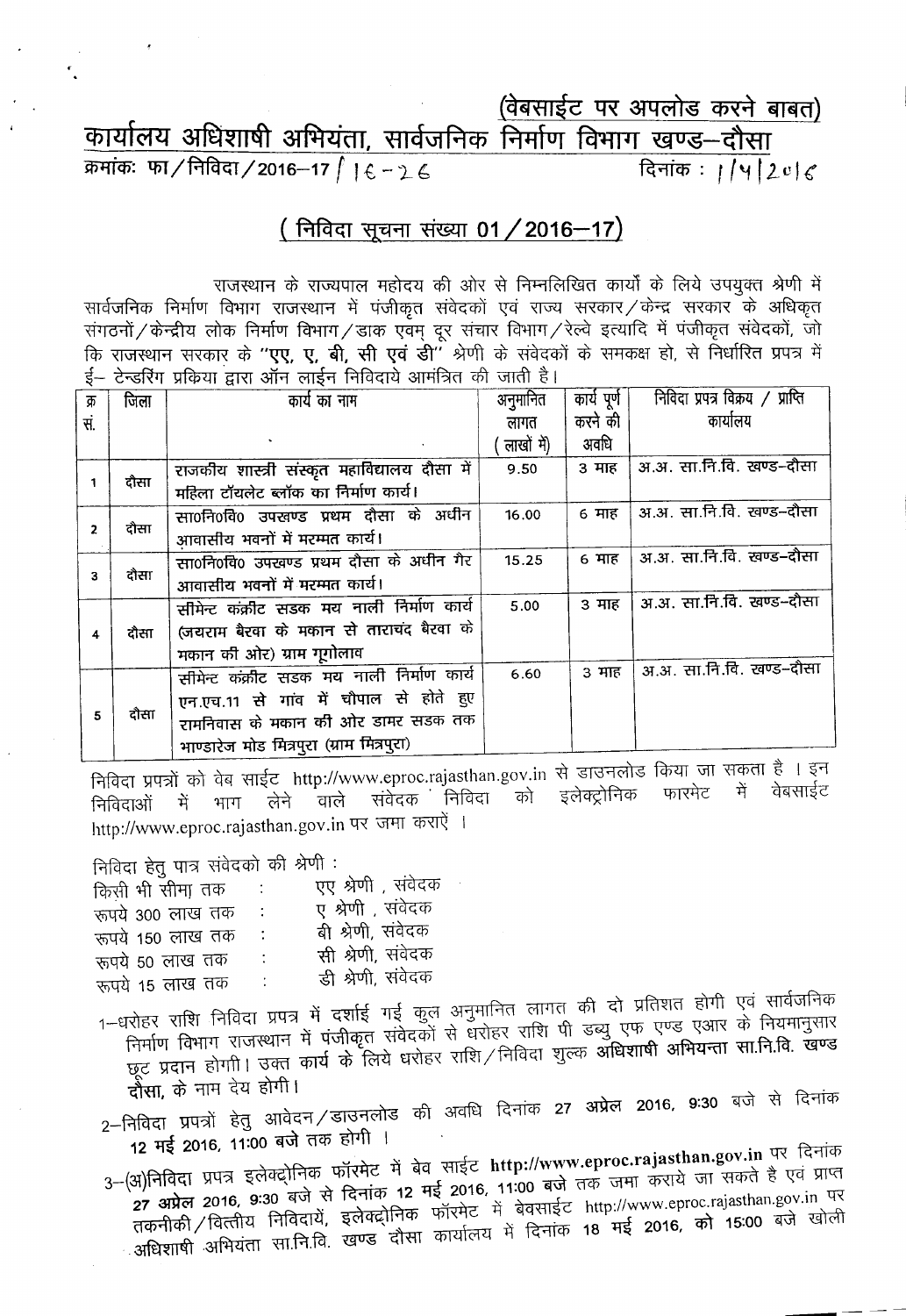जायेगी। यदि किसी कारणवश उस दिन अवकाश रहता है तो अगले दिन उसी समय व उसी स्थान पर निविदायें खोली जायेगी ।

- (ब) निविदा जमा करवाने के बाद निविदा की समस्त प्रक्रिया ऑन लाइन होगी ।
- (स) निविदा खोलने की तिथि को किसी कारणवश यदि सारी निविदाऐं नहीं खोली जा सकती है तो उसके आगले कार्य दिवस शेष निविदाऐं खोलने का कार्य जारी रखा जायेगा ।
- 4– कार्य करने हेत् कार्य स्थल उपलब्ध है ।
- 5- कार्य के सम्मुख उपरोक्तानुसार वर्णित कार्यालय में संवेदक द्वारा दिनांक 27 अप्रेल 2016 9.30 बजे से दिनांक 12 मई 2016 को 11:00 बजे तक किसी भी कार्य दिवस में कार्यालय समय में निविदा प्रपत्र को देखा जा सकता है अथवा वेबसाईट http://www.eproc.rajasthan.gov.in पर भी देखा जा सकता है। निविदा प्रपत्रों में निविदाकर्ता के लिए योग्यता सूचना तथा निविदाकर्ता की पात्रता, प्लान, स्पेसिफिकेशन, ङ्राइंग विभिन्न कार्यो की मात्रा एवं दरों का विवरण, नियम, शर्ते एवं अन्य विवरण वर्णित है।
- 6- निविदादाता द्वारा निविदा शुल्क /धरोहर राशि डिमांड ड्राफुट अथवा निविदा प्रपत्रों में वर्णित किसी एक प्रकार के रूप में संबंधित कार्यालय में दिनांक 13 मई 2016, 11:00 बजे से दिनांक 16 मई 2016 को 11:00 बजे तक तथा एक अपर एवं एक लोअर कार्यालय में 13 मई 2016, 11:00 बजे से दोपहर 1.00 **बजे तक** जमा कराना आवश्यक है।
- 7-निविदा खोलने की दिनांक से 20 दिवसों तक निविदा स्वीकृति हेत मान्य (open) रहेगी। यदि निविदाकर्ता उस अवधि में अपनी निविदा अथवा शर्तो में किसी प्रकार का संशोधन करता है अथवा अपनी निविदा वापस ले लेता है तो उसकी धरोहर राशि जब्त कर ली जावेगी।
- 8- यदि संवेदक का नजदीकी रिश्तेदार (प्रथम रक्त सम्बन्धी व उनके पति / पत्नि) कार्य से सम्बन्धित खण्ड अथवा अधीनस्थ कार्यालय में खण्डीय लेखाकार अथवा सहायक अभियन्ता से लेकर अधिशाषी अभियन्ता स्तर का किसी भी स्तर पर पदस्थापित हो तो उसके कार्य पर नियुक्त करने पर प्रतिबन्ध रहेगा।
- 9--राज्य सरकार में किसी भी अभियांत्रिकी विभाग में किसी भी इंजीनियर अथवा इंजीनियरिंग या प्रशासनिक कार्य पर नियुक्त राजपत्रित अधिकारी राज्य सरकार की अनुमति के बिना सेवा निवृति के 2 वर्ष तक .<br>संवेदक अथवाँ उसके कर्मचारी के रूप में कार्य नहीं कर सकेगेँ। यदि संवेदक अथवा उसके कर्मचारियों में कोई ऐसा व्यक्ति जिसने राज्य सरकार की उक्त लिखित अनुमति निविदा जमा कराने से पहले अथवा संवेदक के यहाँ सेवाऐं लेने से पहले अनुमति नहीं ली है तो अनुबन्ध रद्द किया जा सकेगा।
- 10-निविदादाता इन प्रपत्रों को download कर सकते है। निविदादाता द्वारा निविदा शुल्क नकद अथवा हिमांड ड्राफ्**ट के रूप में सम्बन्धित कार्यालय में नि**र्धारित तिथि तक जमा कराना आवश्यक है।
- 11-किसी भी निविदा को स्वीकार करने एवं बिना कारण बताये निरस्त करने के समस्त अधिकार सक्षम अधिकारी के पास सुरक्षित है। आर. पी. डब्ल्यू. ए--100 की समस्त शर्ते मान्य होगी।
- 12-संवेदक द्वारा उक्त कार्यो के लिए निर्धारित मशीनरी जो निविदा की स्पेशल कंडीशन में वर्णित है, को  $\sim$ स्वयं के पास होने या किराये पर लेने का प्रमाण—पत्र देना होगा।

| א וואן דערווידו זוראך וואפן די דער די דער די דער די דער די דער די די דער די די דער די די די די די די די די די $\frac{1}{2}$<br>कार्य की अनुमानित राशि (लाखों में) | निविदा शुल्क    |
|-------------------------------------------------------------------------------------------------------------------------------------------------------------------|-----------------|
| । 50 लाख से कम                                                                                                                                                    | 500 / — रूपये   |
| ' 50 लाख से 150 लाख तक                                                                                                                                            | 1000 ⁄ —  रूपये |
| ै 150 लाख से 400 लाख तक                                                                                                                                           | 2000 ⁄ —  रूपये |

- 13-निविदा शल्क निम्नानसार निर्धारित है :
- 14–अ–वित्त विभाग के आदेश संख्या एफ.1(1)एफ.डी. / जी.एफ.एण्ड ए.आर. / 2007 दिनांक 30.09.2011 वित्त विभाग के आदेश संख्या एफ.1(1)एफ.डा. / जा.एफ.ए॰ड ९.आ९. / 2007 में मैं ग्रेग ग्रेग<br>(सर्कुलर नं. 19 / 2011) के अनुसार 50.00 लाख रूपये तक की राशि के कार्यों के लिऐ 500 / – व<br>सर्कुलर नं. 19 / 2011) के अनुसार 50.00 लाख रूप (सर्कुलर नं. 19/2011) के अनुसार 50.00 लाख रूपय तक का राशि के कार्यों के लिए उनके साथ हैं।<br>50.00 लाख रूपये से अधिक राशि के कार्यों के लिए 1000/– रूपये की राशि **निविदा शुल्क के**<br>साथ से कार्यों के कार्यों के साथ साथ से कार्य 50.00 लाख रूपये से अधिक राशि के कीया के लिए 10007 – रास्त पैरी सांस मार्ग में हैं।<br>अतिरिक्त देनी होगी जो डिमाण्ड ड्राफ्ट या बैंकर चैक के रूप में देय होगी। यह डिमाण्ड ड्राफ्ट या<br>अतिरिक्त देनी होगी जो डिमाण्ड ड्राफ्ट या बैं अतिरिक्त देनी होगी जो डिमाण्ड ड्राफ्ट या बैकर चैक के रूप में देश होगा। यह डिमान्ड क्रम्ड हैं।<br>बैंकर चैक <u>मैनेजिंग डायरेक्टर, आर.आई.एस.एल.</u> के पक्ष में व <u>जयपुर में भुगतान योग्य</u> होना चाहिये।<br>सैंकर चैक <u>मैनेजिंग डायरेक्टर,</u>
- ्यकर चक <u>मनाजंग डायरपटर, जोराजार, साइन्स</u><br>14-ब-निविदा जारी करने की दिनांक के पश्चात संबंधित बैंक से बनाई गई धरोहर राशि, निविदा शुल्क एवं<br>14-ब-निविदा जारी करने की दिनांक के सी स्वीकार्य होगी। निविद्या जारा करने की निर्मात की के लिएक<br>प्रोसेसिंग शुल्क की निर्मित डी.डी. ही स्वीकार्य होगी।